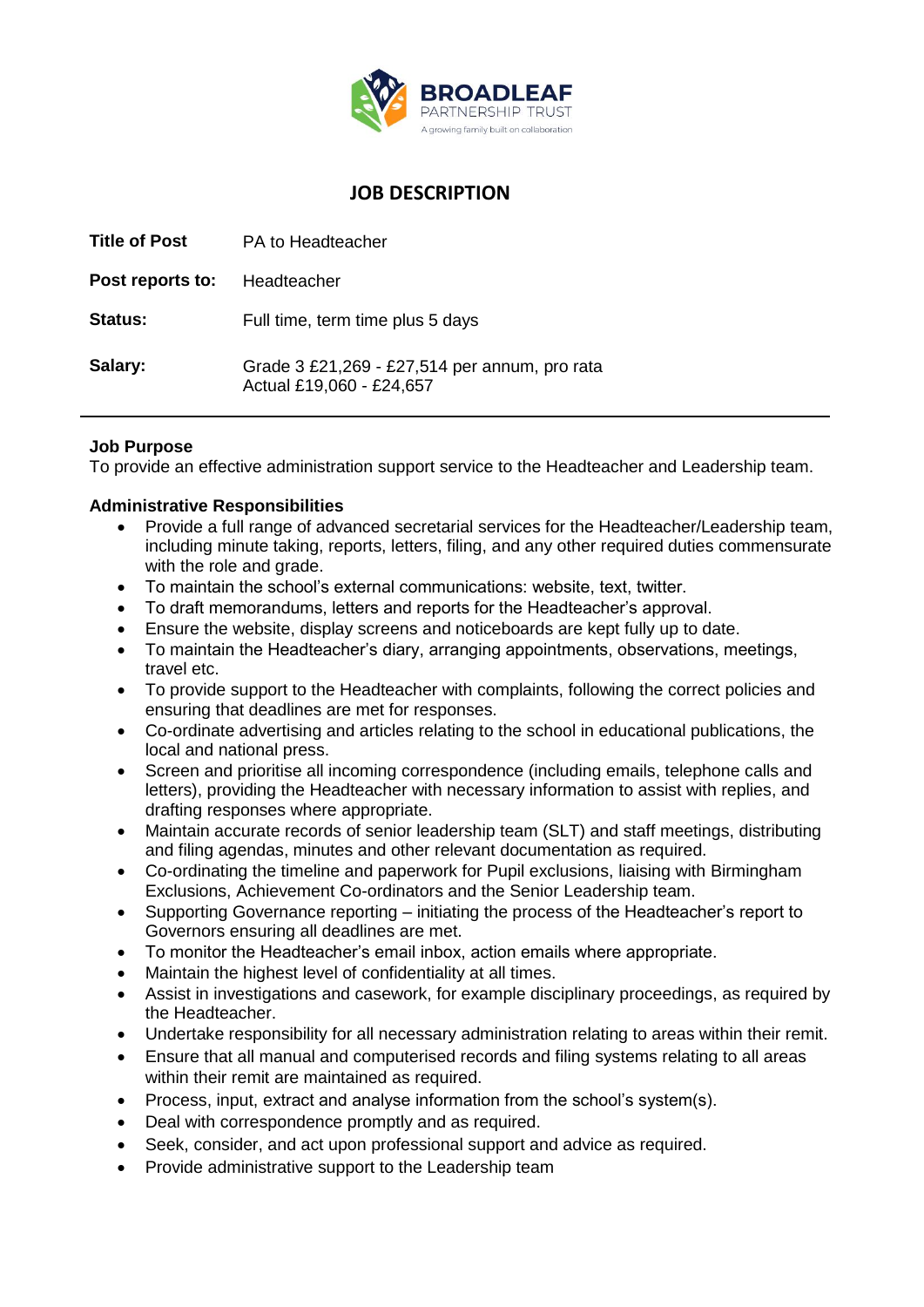#### **General**

- To meet deadlines and manage workload effectively
- Oversee and be responsible for the circulation of incoming mail and outgoing post including governors' mailings, taking appropriate action as necessary.
- To comply with individual responsibilities, in accordance with the role, for health & safety in the workplace, job description and selection criteria PA to Headteacher
- Ensure that all duties and services provided are in accordance with the School's Equal Opportunities Policy.
- Liaise as required with governors, staff (teaching and support), students and parents/carers on behalf of the Headteacher.
- Remain conversant with the Head's workload on an on-going basis, managing the diary to ensure that urgent and/or important appointments are given priority and efficient use is made of the Headteacher's time. Provide all paperwork for meetings in advance including, liaison with relevant staff to avoid potential clashes, using initiative to reprioritise changing commitments and taking immediate action by ensuring critical issues are immediately referred to appropriate personnel.
- Liaise with a number of outside agencies, e.g. DfE. Local Authority, OFSTED, the Police to facilitate the smooth running of the school and attend to queries as required by the Headteacher.
- To liaise with the Headteacher and any other relevant staff, re marketing and promotional activities for the Trust e.g. Open Days, newspaper articles etc.
- Provide hospitality for meetings as required.
- The Local Academy Committee is committed to safeguarding and promoting the welfare of children and young people and expects all staff and volunteers to share in this commitment.
- The post holder must act in compliance with data protection principles in respecting the privacy of personal information held by the school.
- The post holder must comply with the principles of the Freedom of Information Act 2000 in relation to the management of school records and provision of information.
- Comply with Broadleaf Partnership Trust's Safeguarding procedures and policies
- Uphold and demonstrate explicitly the vision, values and aims of the school and to actively contribute to their development.
- The post holder must carry out their duties with full regard to the Trusts Code of Conduct, Child Protection Policy and all other Policies.

This Job Description is current at **May 2022,** and is representative of the duties/responsibilities expected of the post. These duties and responsibilities are neither static nor exhaustive and, at the discretion of the Chief Executive Officer, are liable to variation to reflect any future changes required of this post.

## **Closing date: Friday 3rd June 2022**

**The successful candidate will be requested to apply for** *for Enhanced Disclosure from the Disclosure and Barring Service (DBS), although a criminal record will not necessarily be a bar to obtaining the position.* 

*Broadleaf Partnership Trust is committed to the highest standards in protecting and safeguarding the welfare of the children and young people entrusted to its care at all times.*

#### **Supervision Received**

Responsible directly to Jason Farr, Headteacher **Level of Supervision**

Left to work within established guidelines, subject to scrutiny by supervision.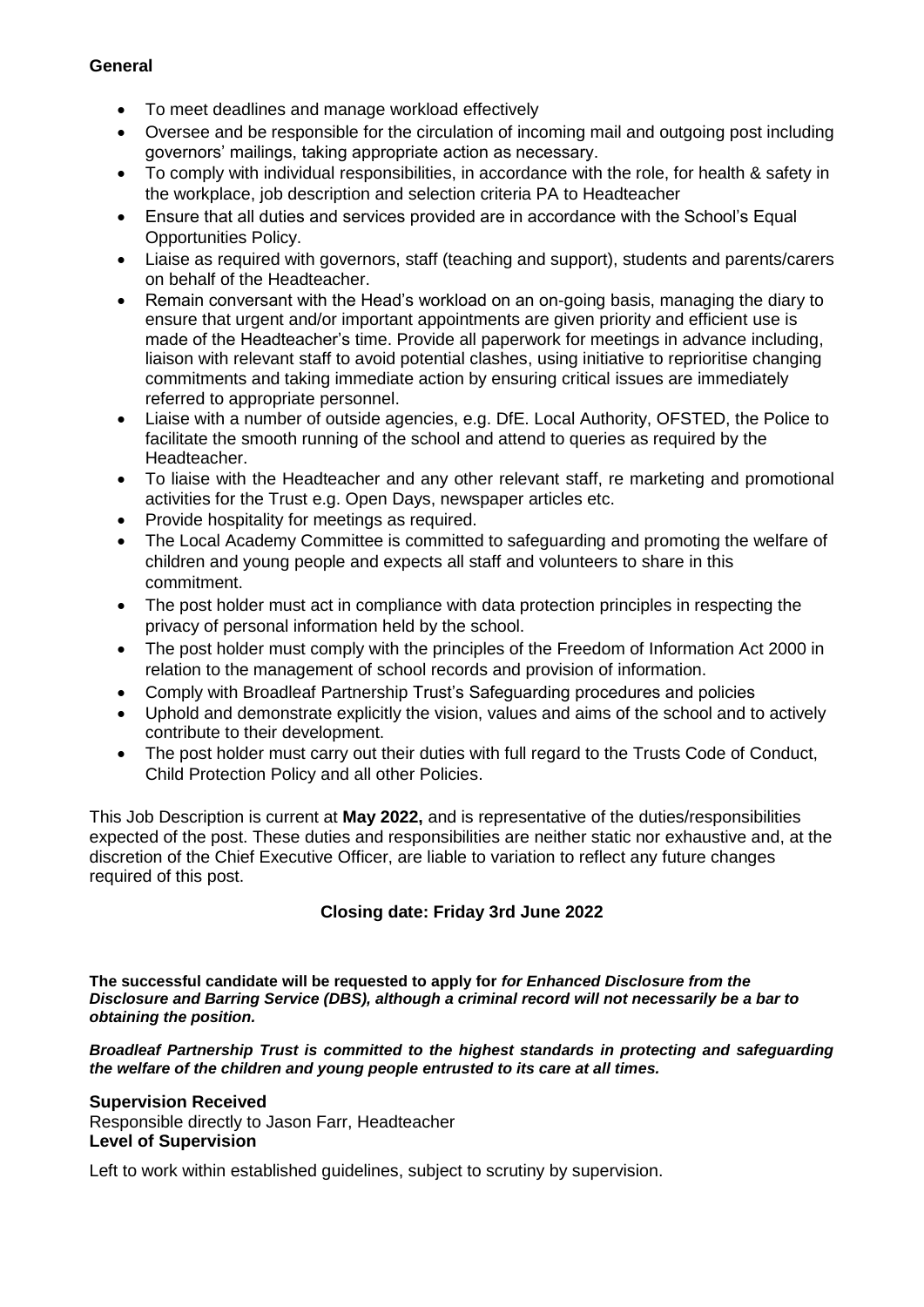# **PERSON SPECIFICATION - PA to Headteacher**

| <b>CRITERIA</b>           | <b>ESSENTIAL</b>                                                                                        | <b>DESIRABLE</b>                           |
|---------------------------|---------------------------------------------------------------------------------------------------------|--------------------------------------------|
| <b>Qualifications</b>     | Have GCSE grade C/5 English and Maths as a                                                              | Business Administration/IT qualification.  |
|                           | minimum.                                                                                                |                                            |
|                           |                                                                                                         | Have a minimum of 2 A Levels.              |
| <b>Experience</b>         | Recent experience of administration in a fast                                                           | Experience of working within the           |
| (Relevant work and        | moving environment and/or working as a PA for                                                           | educational sector.                        |
| other experience)         | someone in a managerial position.                                                                       |                                            |
|                           |                                                                                                         |                                            |
|                           | Experience of providing a high level of customer                                                        |                                            |
|                           | service and liaising with a wide range of individuals                                                   |                                            |
| <b>Skills and</b>         | and agencies.<br>Proficient with the full Microsoft Office Suite.                                       | Working knowledge of the Arbor             |
| Knowledge                 |                                                                                                         | software package.                          |
|                           | Exceptional attention to detail and excellent IT                                                        |                                            |
|                           | skills                                                                                                  | Working knowledge of Google                |
|                           |                                                                                                         | Drive/Suite                                |
|                           | High levels of literacy, spelling, punctuation and<br>grammar.                                          |                                            |
|                           |                                                                                                         |                                            |
|                           | Ability to work with a high degree of accuracy and                                                      |                                            |
|                           | attention to detail.                                                                                    |                                            |
|                           | Experience of working with confidential and                                                             |                                            |
|                           | sensitive information.                                                                                  |                                            |
|                           |                                                                                                         |                                            |
|                           | Ability to use IT systems effectively to record                                                         |                                            |
|                           | information, produce reports and monitor                                                                |                                            |
|                           | outcomes.                                                                                               |                                            |
|                           | Experience of producing meeting minutes and                                                             |                                            |
|                           | documents of high quality                                                                               |                                            |
|                           |                                                                                                         |                                            |
|                           | Experience of working effectively under pressure                                                        |                                            |
|                           | and prioritising.                                                                                       |                                            |
|                           | Ability to process documentation (e.g. letters, mail                                                    |                                            |
|                           | merge, minutes, spreadsheets) using word and                                                            |                                            |
|                           | excel.                                                                                                  |                                            |
|                           |                                                                                                         |                                            |
|                           | Knowledge of statutory policies and procedures in<br>relation to school administration including HR and |                                            |
|                           | Data Protection.                                                                                        | Awareness of developments in<br>education. |
|                           |                                                                                                         |                                            |
|                           | Understand the importance of establishing and                                                           |                                            |
|                           | maintaining an effective safeguarding culture.                                                          |                                            |
|                           | Ability to keep abreast of changes to relevant                                                          |                                            |
|                           | education legislation and adhere to policies and                                                        |                                            |
|                           | procedures and codes of practice such as GDPR.                                                          |                                            |
|                           |                                                                                                         |                                            |
|                           | Ability to use the school's databases (i.e. data                                                        |                                            |
|                           | input/retrieval) and ability to create charts and                                                       |                                            |
| <b>Personal Qualities</b> | reports using data.<br>Ability to work as part of a team and to deal with                               |                                            |
|                           | sensitive and confidential matters.                                                                     |                                            |
|                           |                                                                                                         |                                            |
|                           | Ability to prioritise own workload and work to                                                          |                                            |
|                           | challenging timelines/work independently<br>demonstrating strong organisational skills.                 |                                            |
|                           |                                                                                                         |                                            |
|                           | Ability to communicate clearly and concisely, orally                                                    |                                            |
|                           | and in writing with a wide range of people.                                                             |                                            |
|                           |                                                                                                         |                                            |